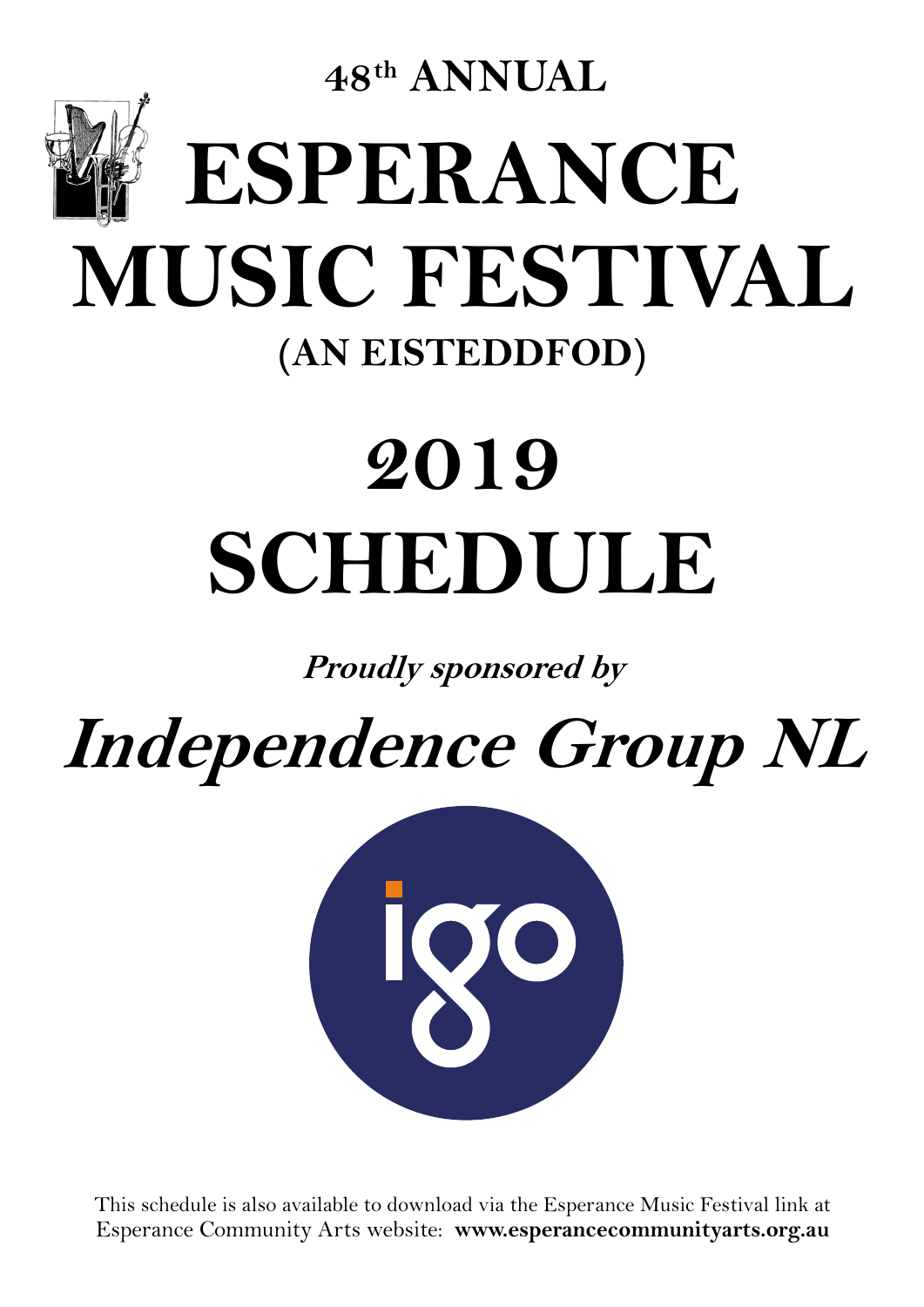# ESPERANCE MUSIC FESTIVAL SCHEDULE 2019

## THURSDAY 22, FRIDAY 23 & SATURDAY 24 AUGUST

| <b>VENUE:</b>                            | <b>Esperance Civic Centre</b>                                                                          |
|------------------------------------------|--------------------------------------------------------------------------------------------------------|
| <b>ENTRY DAY</b>                         | <b>SUNDAY 9 JUNE 10am - 2pm</b>                                                                        |
| <b>ENTRIES:</b>                          | Entry day - deliver to<br><b>Seventh Day Adventist Church</b><br>43 Foy St (cnr Foy/Mungan), Esperance |
| <b>POSTAL ENTRIES</b><br><b>SEND TO:</b> | PO Box 2053, Esperance WA 6450<br>(to arrive no later than Thursday 6/6/2019)                          |
| <b>EMAIL ENQUIRIES:</b>                  | Irene Melbourne: president.espmusicfest@gmail.com                                                      |
| <b>PHONE ENQUIRIES:</b>                  | Irene Melbourne: 9071 5936 / 0429 339 006<br>Helen McGill: 9071 7795 / 0405 971 020                    |
|                                          | ENTRY FEES FOR ALL SECTIONS: Please make cheques payable to:<br><b>Esperance Music Festival Inc.</b>   |
|                                          |                                                                                                        |

#### **LATE ENTRIES WILL NOT BE ACCEPTED**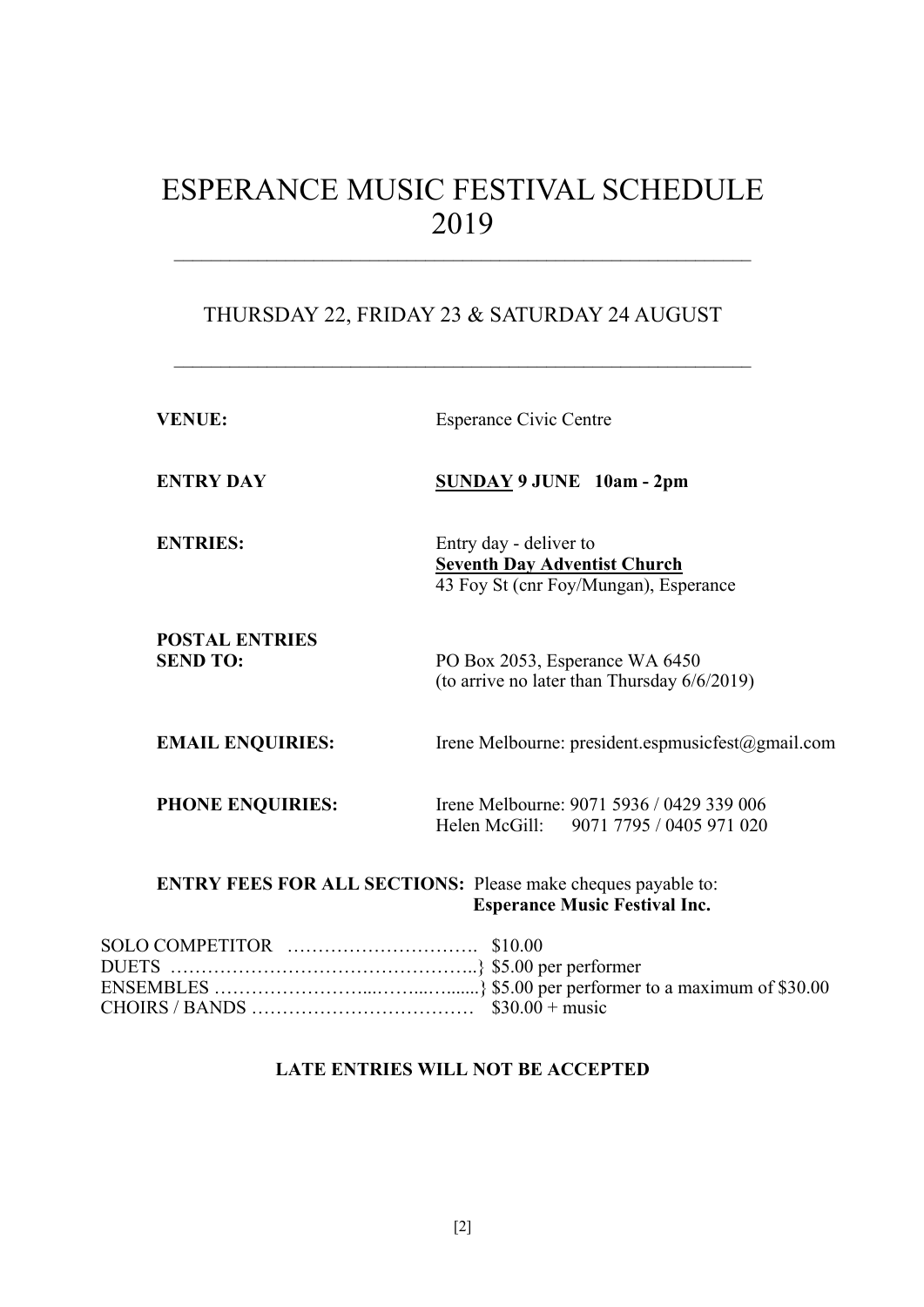## GENERAL CONDITIONS

- 1. AGE LIMITS: In all sections subject to an age limit, the age on entry day shall be deemed to be the age of the competitor. The committee reserves the right to sight proof of age.
- 2. GRADE SECTIONS refer to the grade a competitor is preparing for the examinations to be held during this present year, i.e., one grade higher than passed in the previous year's exams. Pupils who have not passed an exam will still be required to compete in a grade that is equivalent to the standard of their work and NOT a lower grade.
- 3. CORRECT NAMES OF COMPETITORS and correct addresses must be shown on entry forms and no person shall be allowed to compete under any name other than that sent with the entry.
- 4. A COMPETITOR may only enter once in any one solo or duet item except at committee discretion.
- 5. CHOIRS: No more than 5 members may sing in more than one choir in the same item.
- 6. ACCOMPANISTS: There will be no official accompanist appointed therefore competitors must provide their own accompanists. The use of pre-recorded backing music may be used at the discretion of the committee subject to copyright laws. The competitor is responsible for the operation of the recording. It must not include a supporting melody line. Sound checks must be completed prior to the commencement of the session.
- **7. PHOTOCOPIES of music are not to be used on stage. Proof of Purchase is required for digitally downloaded sheet music. Please attach proof of purchase receipt with your entry form as per requirements of APRA/AMCOS: www.apra-amcos.com.au**
- 8. VIDEOS: Any videos made of a performance/s during the festival may not be sold.
- 9. TIME LIMITS: When time limits are stated, they must be adhered to. The Adjudicator is authorised to stop a performance if over the specified time.
- 10. REPEATS not to be played unless it detracts from the integrity of the piece but Da Capo and Dal Segno directions are to be observed.
- 11. ORDER OF COMPETING: The item order in which competitors shall compete will be drawn up after the closing of entries. If not present when called upon at notified attendance time, competitors can be disqualified. Rescheduling is not permitted.
- 12. THE ADJUDICATOR: On no account must anyone, except a member of the committee, talk to the Adjudicator during the course of a session.
- 13. CERTIFICATES: The Adjudicator has the right to withhold a certificate in any section where sufficient merit has not been displayed.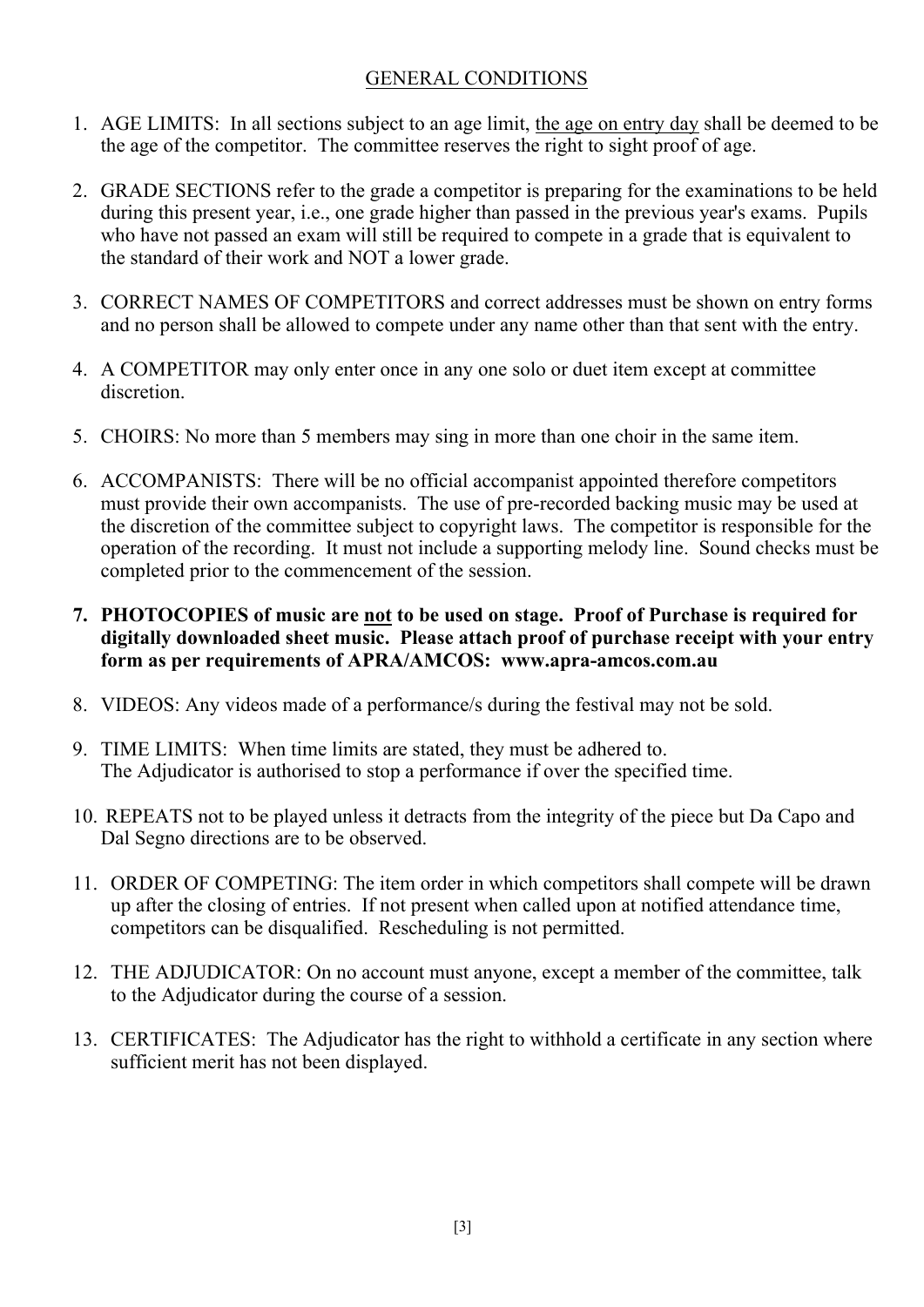#### **14. SHIELDS AND TROPHIES donated for festival items must be returned at least four weeks before the commencing date of the next festival.**

- 15. FREE ADMISSION: Competitors and their respective accompanists/conductors performing in the festival will not be charged for entry to the auditorium for the session in which they are performing.
- 16. THE TIME OF SESSION is not the performance time. Be prepared to wait as the specified time denotes the commencement of the session. Due to many factors it is impossible to give exact times of performance(s).
- 17. SILENCE: Absolute silence must be observed during performances.
- 18. ENTERING, leaving or moving around the auditorium is NOT PERMITTED while a competitor is performing.
- 19. PROGRAMME ALTERATIONS: The committee, whilst endeavouring to adhere to the programme as printed, reserves the right to amend same if necessary.
- 20. PROTESTS should be made in writing within two hours of competition and to be accompanied by a deposit of \$20 which will be forfeited if the protest is subsequently deemed frivolous.
- 21. THE DECISION of the Committee shall be final in all questions and disputes arising out of or not provided for by these conditions. All entries are received subject to this proviso and shall not be subject to any appeal at law.
- 22. DRESS: Neat, semi-formal attire or school uniform is recommended. Dress shoes are desirable.
- 23. ALTERATIONS TO MUSIC: Any competitor wishing to perform their own arrangement of a piece or combination of pieces (medley) must provide a letter of authorisation from the copyright owner to the festival committee.
- 24. PHOTOGRAPHS: Photographs may be used for promotional purposes. Photo declaration is included on the entry form.

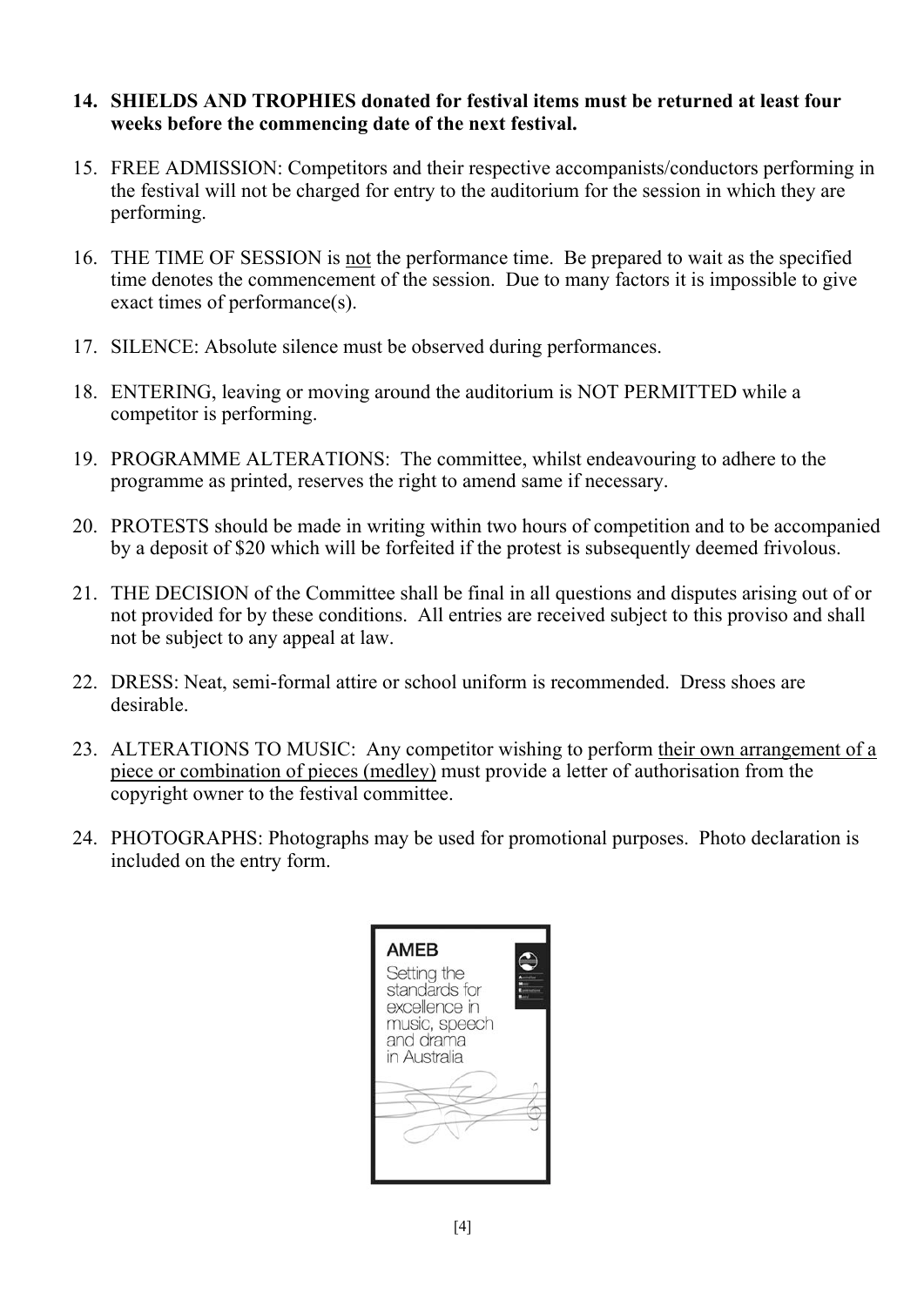## **PIANOFORTE SECTION**

#### **BEGINNER PIANO SOLO Competitors should be in their first 18 months of piano tuition.**

#### **ITEM NO.**

#### **Two pieces of own choice**

- 1. 9 years and under
- 2. 10 years and over

#### **AMEB PIANO SOLO**

- 3. Preparatory Two contrasting pieces to be performed from "P Plate Piano" Book 2 or 3
- 4. Preliminary )<br>5. Grade 1 )
- Grade  $1 \quad \text{)}$
- 6. Grade 2 ) Two contrasting pieces to be performed from the current or old AMEB Piano or Piano for
- 7. Grade 3 )
- 8. Grade 4 )
- 9. Grade 5 )
- 10. Grade 6 )
- 11. Grade 7

12. OPEN - To perform 1 piece of Grade 8 AMEB level or higher within the time limit of **8 minutes.** 

Leisure Syllabi.

#### **OWN CHOICE PIANO SOLO**

Two contrasting pieces of own choice. Grading at teacher discretion. In the Modern stream, variations and/or embellishments are acceptable/encouraged.

- 13. Preparatory
- 14. Preliminary
- 15. Grade 1
- 16. Grade 2
- 17. Grade 3
- 18. Grade 4
- 19. Grade 5
- 20. Grade 6
- 21. Grade 7
- 22. OPEN To perform 1 piece of Grade 8 AMEB level or higher within the time limit of **8 minutes.**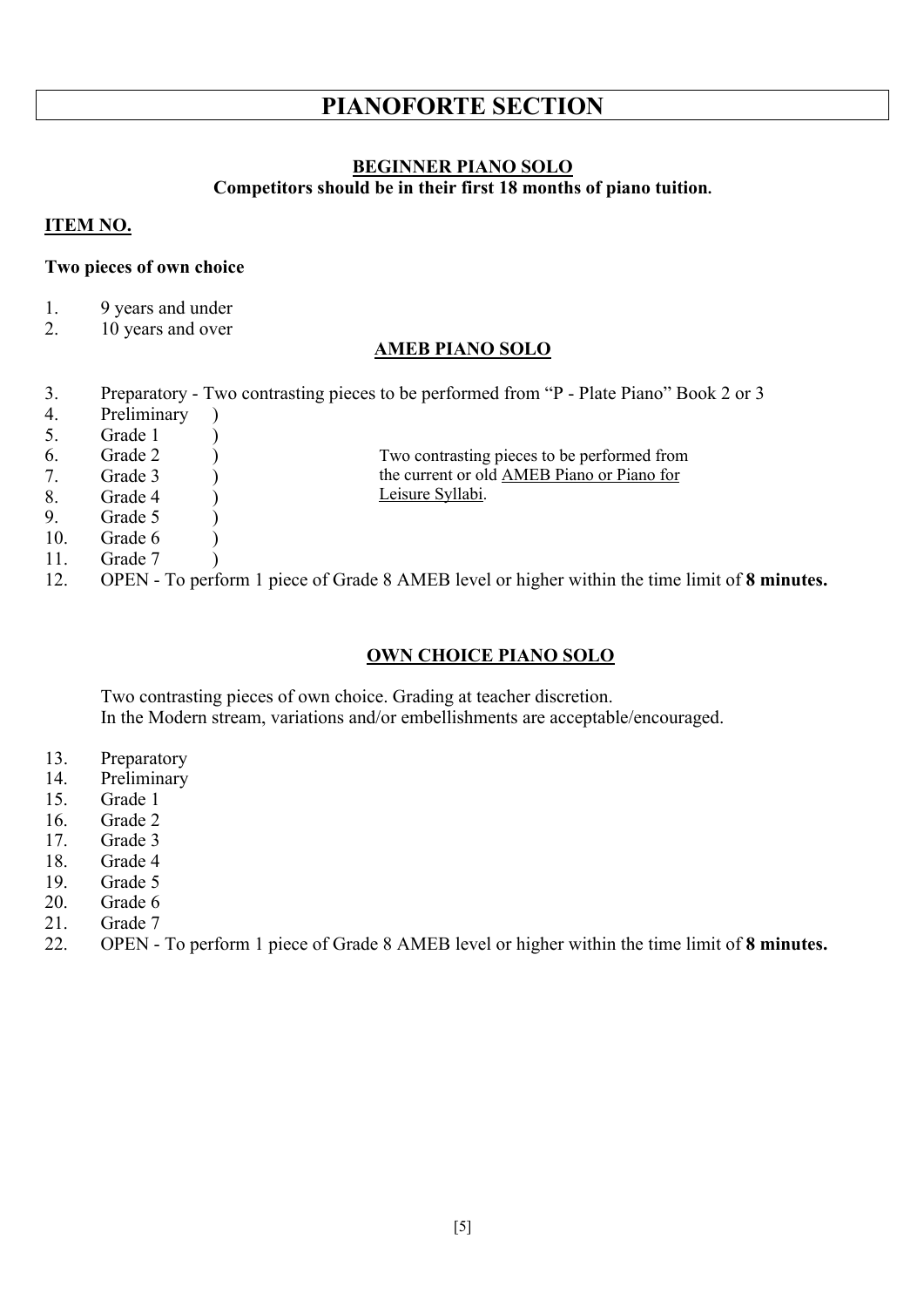#### **PIANO DUETS**

#### **One piece of own choice.**

- 23. Under 8
- 24. Under 10 25. Under 12
- 26. Under 14
- 
- 28. Under 18 )
- 29. OPEN )

27. Under 16 ) Items 27—29 may be performed on one or two pianos.

# **STRING SECTION**

#### **STRING SOLO**

#### **Two contrasting pieces of own choice.**

- 30. Under 10
- 31. Under 13
- 32. Under 15
- 33. Under 18
- 34. OPEN To perform 1 piece of Grade 8 AMEB level or higher within the time limit of **8 minutes.**

#### **STRING DUET**

#### **One piece of own choice.**

- 35. Under 13
- 36. Under 15
- 37. Under 18
- 38. OPEN To perform 1 piece within the time limit of **8 minutes.**

# **GUITAR SECTION**

#### **CLASSICAL OR MODERN GUITAR SOLO**

#### **Two contrasting pieces of own choice.**

- 39. Under 10
- 40. Under 13
- 41. Under 15
- 42. Under 18
- 43. OPEN To perform 1 piece of Grade 8 AMEB level or higher within the time limit of **8 minutes.**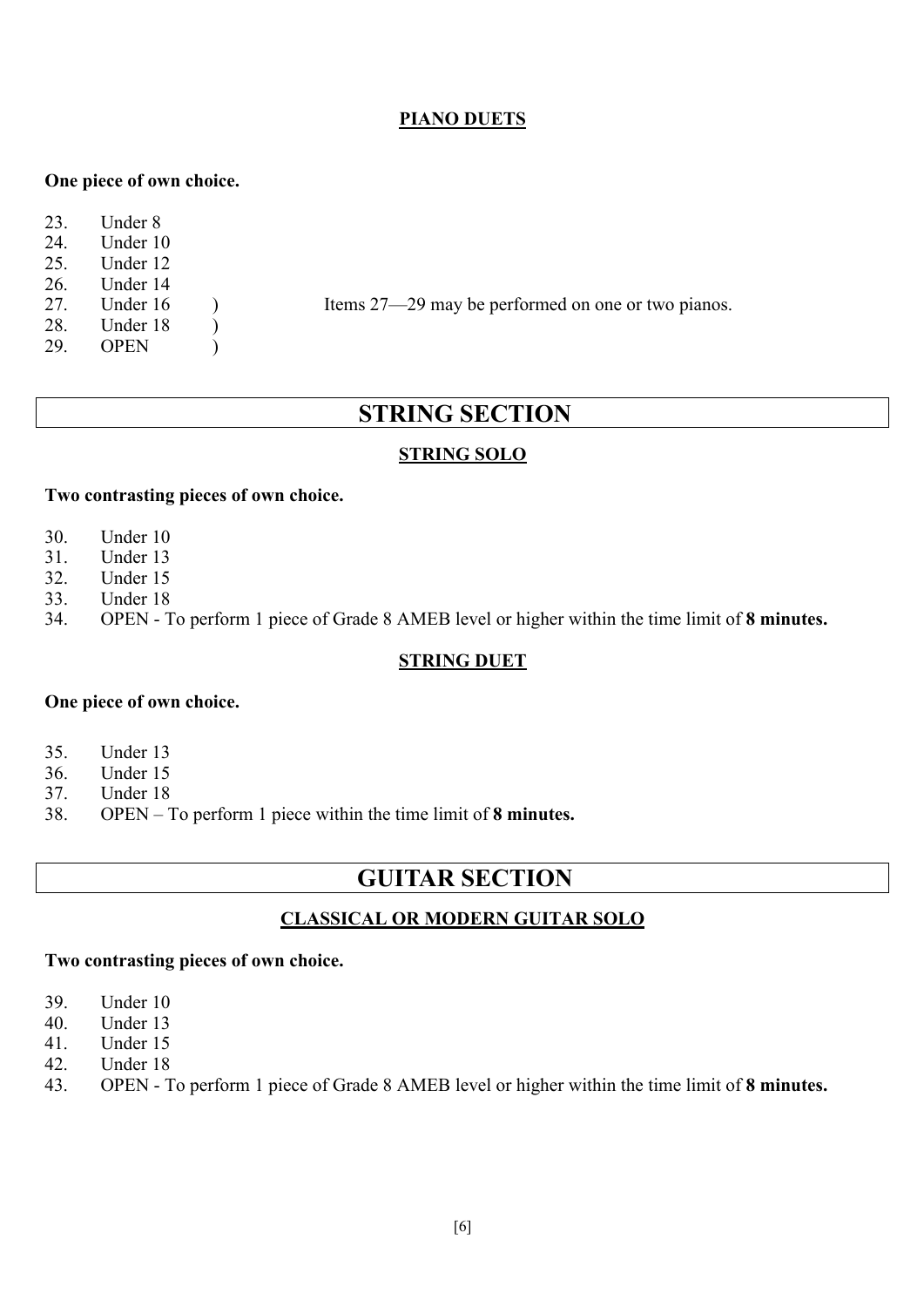#### **CLASSICAL OR MODERN GUITAR DUET**

#### **One piece of own choice.**

- 44. Under 13
- 45. Under 15
- 46. Under 18
- 47. OPEN To perform 1 piece within the time limit of **8 minutes**.

# **BRASS SECTION**

#### **BRASS SOLO**

#### **Two contrasting pieces**

- 48. Under 10
- 49. Under 13
- 50. Under 15
- 51. Under 18
- 52. OPEN To perform 1 piece of Grade 8 AMEB level or higher within the time limit of **8 minutes.**

#### **BRASS DUET**

#### **One piece of own choice**

- 53. Under 13
- 54. Under 15
- 55. Under 18
- 56. OPEN To perform 1 piece within the time limit of **8 minutes.**

## **WOODWIND SECTION**

This section includes recorder, flute, clarinet, saxophone, bassoon, oboe etc.

#### **WOODWIND SOLO**

#### **Two contrasting pieces.**

- 57. Under 10
- 58. Under 13
- 59. Under 15
- 60. Under 18
- 61. OPEN To perform 1 piece of Grade 8 AMEB level or higher within the time limit of **8 minutes.**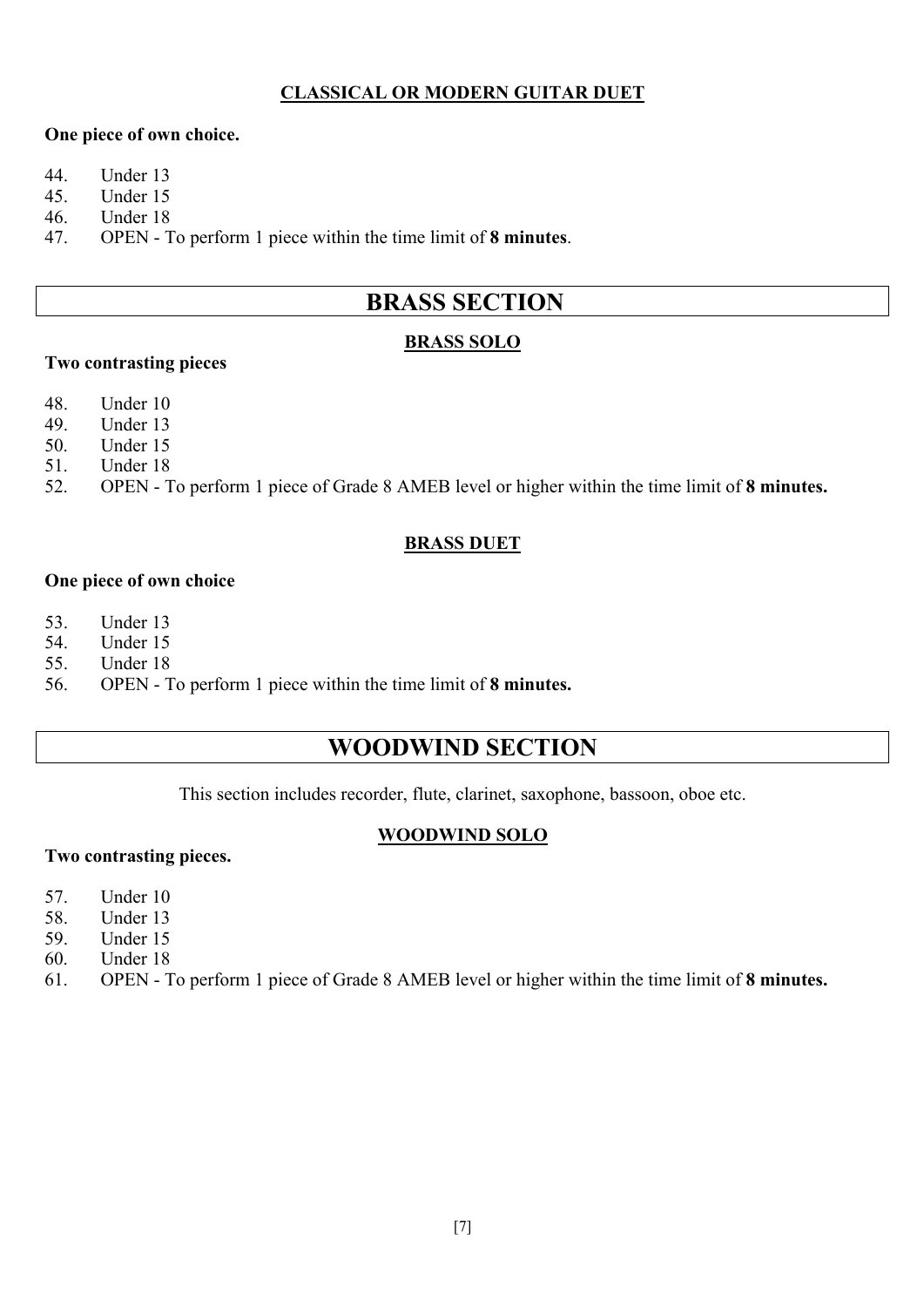#### **WOODWIND DUET**

#### **One piece of own choice**

62. Under 13

63. Under 15

64. Under 18

65. OPEN - To perform 1 piece within the time limit of **8 minutes.**

# **PERCUSSION SECTION**

#### **PERCUSSION SOLO**

#### **Two contrasting pieces**

- 66 Under 10
- 67. Under 13
- 68. Under 15
- 69. Under 18
- 70. OPEN To perform 1 piece of Grade 8 AMEB level or higher within the time limit of **8 minutes.**

#### **PERCUSSION DUET**

#### **One piece of own choice**

- 71. Under 13
- 72. Under 15
- 73. Under 18
- 74. OPEN To perform 1 piece within the time limit of **8 minutes.**

# **INSTRUMENTAL SECTION**

**ENSEMBLE:** Players play different parts **GROUP:** Players play in unison.

**Optional inclusion of voices accepted but will not influence the adjudication. This can be the same instrument or a combination of different instruments.**

**Under 18: up to 6 minutes. Open: up to 8 minutes**

#### **CONTEMPORARY AMPLIFIED INSTRUMENTAL SOLO**

#### **Two contrasting pieces. Competitors to supply own amplifiers. Sound must be at a moderate level and sound check completed before the start of the session.**

- 75. Primary
- 76. Secondary
- 77. OPEN To perform 1 piece of Grade 8 AMEB level or higher within the time limit of **8 minutes.**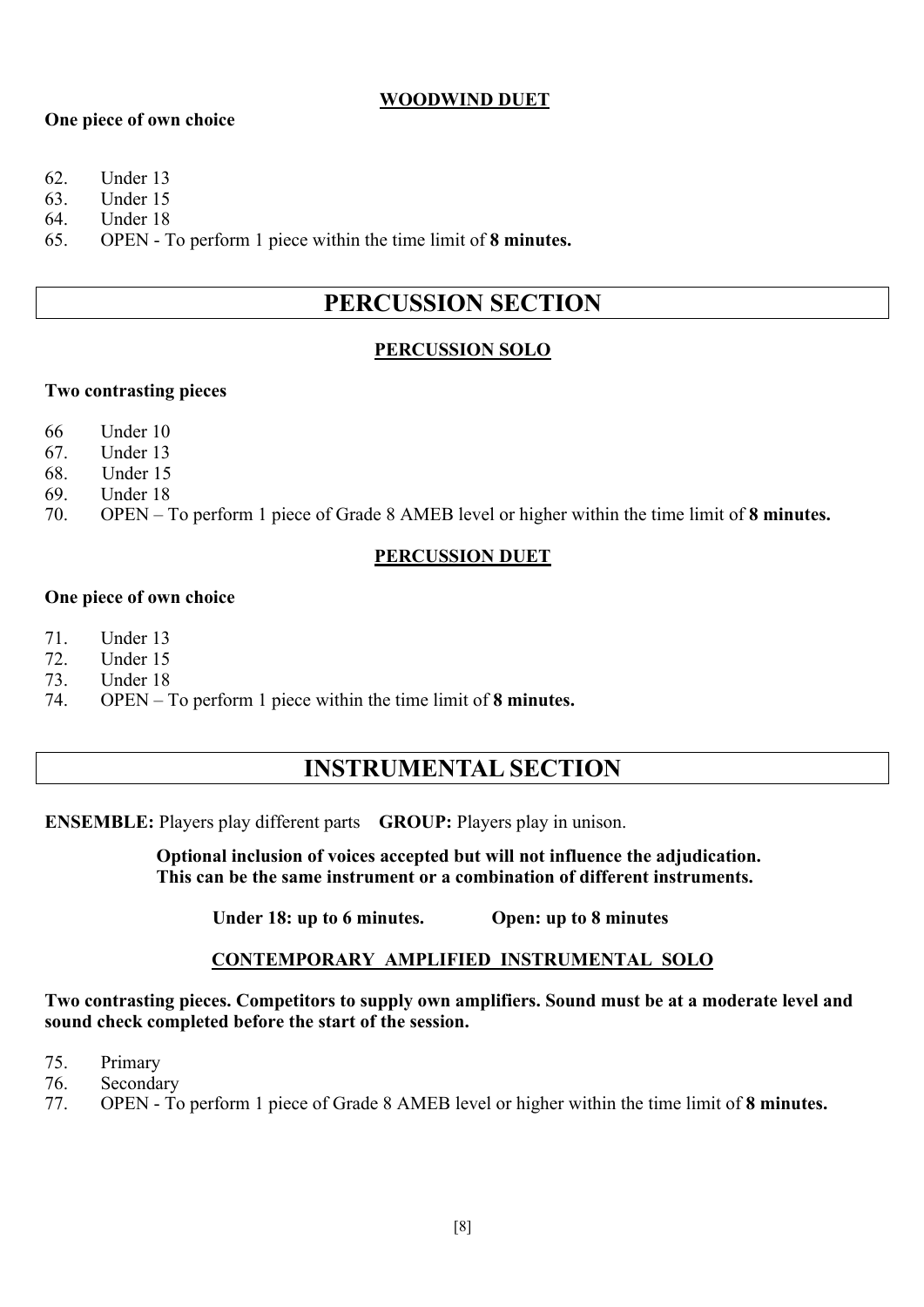#### **OVER 18: INSTRUMENTAL SOLO / DUET**

#### **Any instrument. From Grades 1 - 7 AMEB or equivalent. Maximum 8 minutes.**

78. Solo-Two contrasting pieces.<br>79. Duet – One piece.

Duet – One piece.

#### **JAZZ SOLO**

**Any instrument. Two contrasting pieces. Improvisation is encouraged. Lead sheet music required. Max of 6 minutes.**

- 80. Primary
- 81. Secondary
- 82. OPEN To perform 1 piece of Grade 8 AMEB level or higher within the time limit of **8 minutes.**

#### **JAZZ DUET / ENSEMBLE / GROUP**

One or two pieces. (Max of **4 mins**)**. Improvisation is encouraged. Lead sheet music required.** 

- 83. Primary
- 84. Secondary
- 85. OPEN To perform 1 piece within the time limit of **8 minutes.**

#### **VOCAL / INSTRUMENTAL DUET / ENSEMBLE OF STUDENT(S) & ADULT(S)**

One or more players, with 1 or 2 adults singing or playing any instrument. (**Only students adjudicated**).

#### **Two contrasting pieces.**

- 86. Student(s) Under  $13 + \text{adult(s)}$
- 87. Student(s) Under  $15 + \text{adult}(s)$
- 88. Student(s) Under  $18 + \text{adult(s)}$

#### **INSTRUMENTAL ENSEMBLE OR GROUP (5 or less players)**

#### **Two contrasting pieces. Max of 6 minutes.**

- 89. Under 10
- 90. Under 13
- 91. Under 15
- 92. Under 18
- 93. OPEN To perform 1 2 pieces within the time limit of **8 minutes.**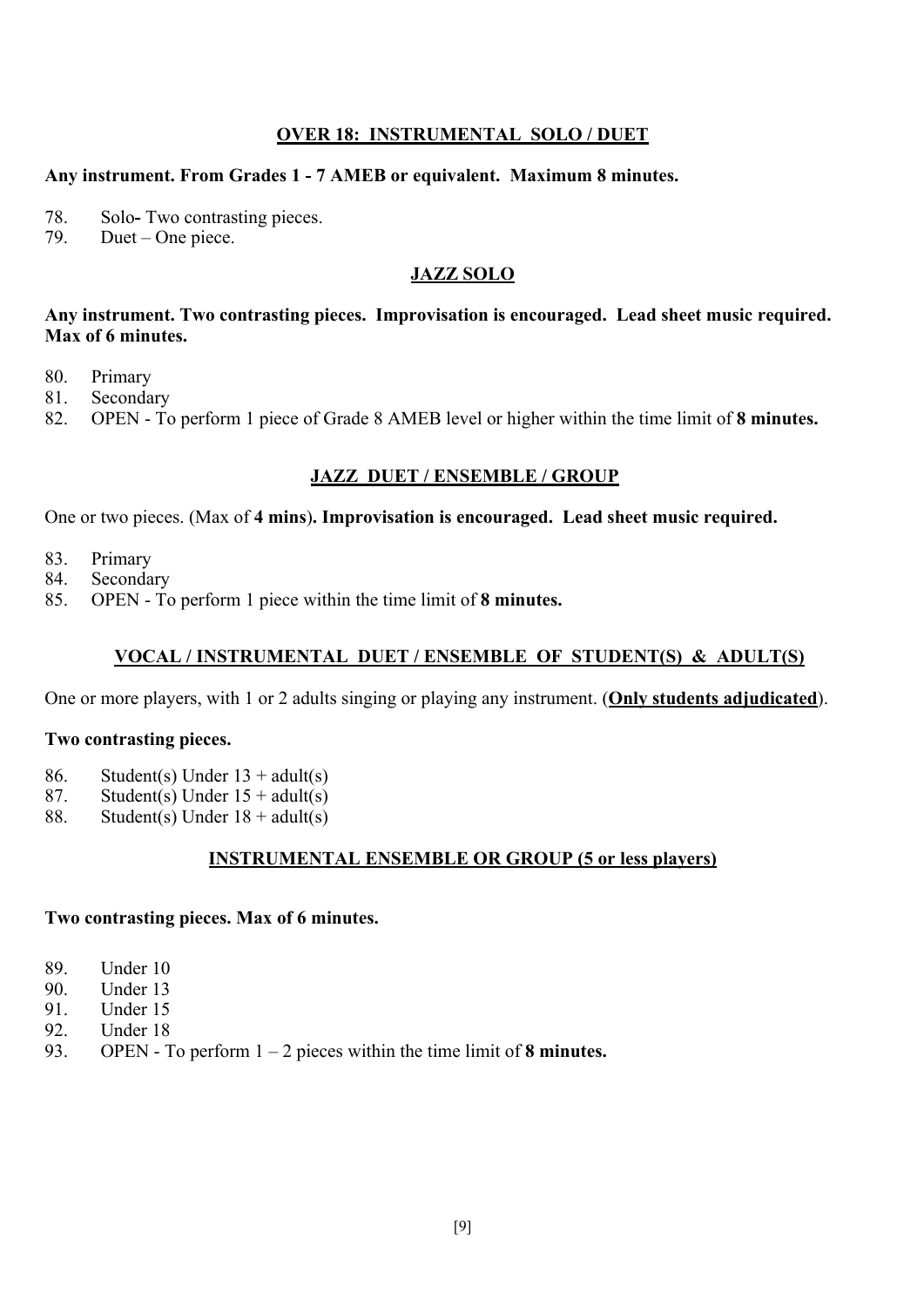#### **INSTRUMENTAL ENSEMBLE OR GROUP (up to 15 players)**

#### **Two contrasting pieces.** Max of **6 minutes.**

- 94. Under 10<br>95. Under 13
- Under 13
- 96. Under 15
- 97. Under 18
- 98. OPEN To perform 1 2 pieces within the time limit of **8 minutes.**

#### **INSTRUMENTAL ENSEMBLE OR GROUP (up to 35 players)**

#### **Two contrasting pieces.** Max of **6 minutes.**

99. Under 10

- 100. Under 13
- 101. Under 15

102. Under 18

103. OPEN - To perform 1 – 2 pieces within the time limit of **8 minutes.**

# **NON ADJUDICATED SECTION**

**One or two contrasting pieces.** Families/friends encouraged. Vocal or instrumental or combination. **Max of 4 minutes.**

104. Solo/Duet/Group - own choice.

# **VOCAL SECTION**

**Songs may be sung with or without accompaniment. Backing tracks must be instrumental only.**

#### **VOCAL SOLO**

#### **One song – own choice – time limit 4 minutes. No costumes.**

- 105. Under 13
- 106. Under 15
- 107. Under 18
- 108. OPEN To perform 1 piece within the time limit of **8 minutes.**

#### **VOCAL DUET**

#### **One song– time limit 4 minutes. No costumes.**

- 109. Under 13
- 110. Under 15
- 111. Under 18
- 112. OPEN To perform 1 piece within the time limit of **8 minutes.**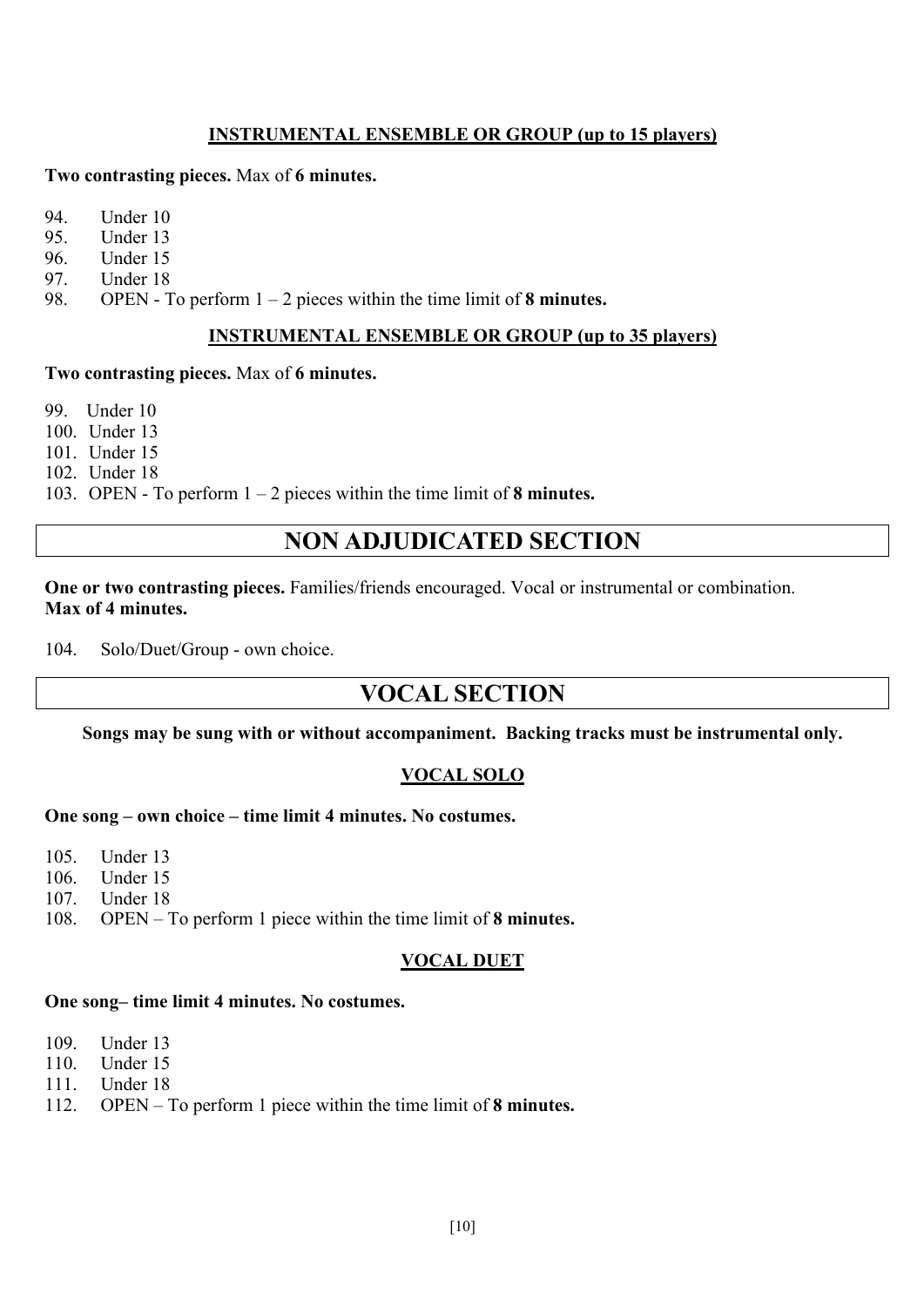#### **VOCAL CHARACTER SOLO**

#### **One song from a show or movie. Costumes and characterisation essential.** Time limit **4 minutes.**

- 113. Under 13<br>114 Under 15
- Under 15
- 115. Under 18
- 116. OPEN To perform 1 piece within the time limit of **8 minutes.**

#### **VOCAL CHARACTER DUET**

#### **One song from a show or movie. Costumes and characterisation essential.** Time limit **4 minutes.**

- 117. Under 13
- 118. Under 15
- 119. Under 18
- 120. OPEN To perform 1 piece within the time limit of **8 minutes.**

#### **VOCAL ENSEMBLE (up to 6 singers)**

#### **One song. This includes any combination of voices to each part -** time limit **4 minutes. (Costumes optional).**

- 121. Under 13
- 122. Under 18
- 123. OPEN classical (123. OPEN classical terms) 1 piece within
- 124. OPEN modern **Intervalled** in the limit
- 125. OPEN character or theatre (costumes/characterisation essential) ) of **8 minutes**.

#### **VOCAL ENSEMBLE (up to 15 singers)**

#### **One song. This includes any combination of voices to each part -** time limit **4 minutes. (Costumes optional).**

126. Under 13 127. Under 18 128. OPEN classical (128. OPEN classical ) 1 piece within 129. OPEN modern (a) time limit 130. OPEN character or theatre (costumes/characterisation essential) ) of **8 minutes**.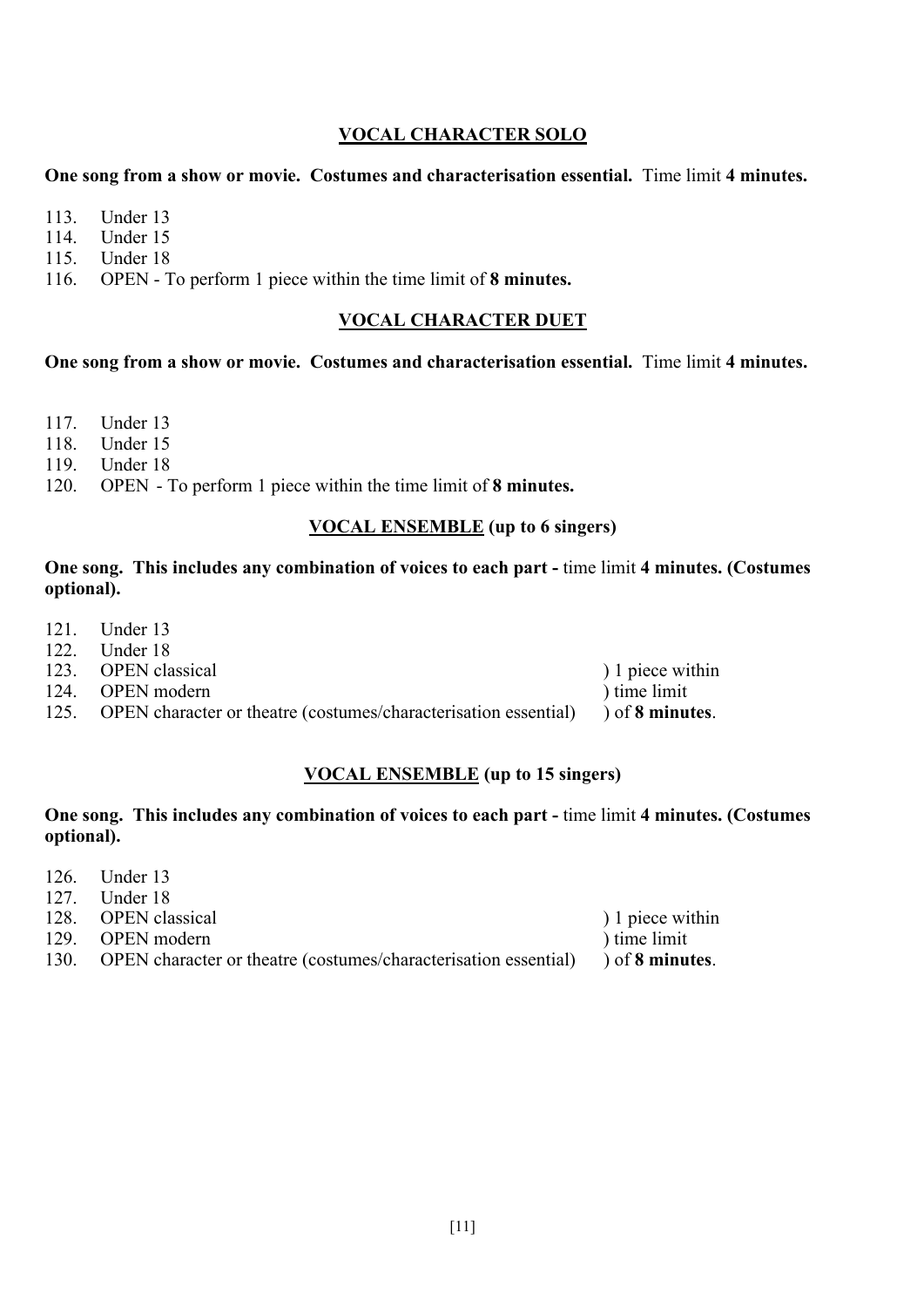# **CHORAL SECTION**

#### **Set piece plus one piece of own choosing. It is not necessary to submit music for set pieces.**

| 131. | Junior Primary School Choir - (up to $&$ including Year 4)<br>Set Piece: I Won't Grow Up                          | Leigh & Charlap<br>arr. Albrecht |
|------|-------------------------------------------------------------------------------------------------------------------|----------------------------------|
| 132. | Level 3 School Choir – (under 100 students – up to and including Year 6)<br>Set Piece: We're All in this Together | Nevil & Gerrard                  |
| 133. | Primary School Choir - (Years 4 - 6)<br>Set Piece: Together We Can Change the World                               | <b>Shepard arr. Mennonna</b>     |

**Two contrasting songs with or without accompaniment.**

134. High School Choir

135. Open Choir

# **BAND SECTION**

#### **Two contrasting pieces. No warm-up piece to be played on stage.**

| 136.         | <b>Concert Band</b><br>137. Concert Band     | <b>JUNIOR</b><br><b>SENIOR</b>            | Up to 3 years experience. No adults.<br>Years $7 - 12$ . | No adults. |
|--------------|----------------------------------------------|-------------------------------------------|----------------------------------------------------------|------------|
| 139.<br>140. | 138. Concert Band<br>Brass Band<br>Jazz Band | <b>OPEN</b><br><b>OPEN</b><br><b>OPEN</b> | Single movements<br>Max time limit - 10 minutes          |            |

# **ORIGINAL COMPOSITION SECTION**

**Composition to be performed by the composer or a person(s) of the composer's choosing. Adjudicator's copy to be in formal notation and submitted with entry form and composer's declaration form on entry day. 1-2 pieces within time limit.**

#### **ORIGINAL COMPOSITION FOR PIANO**

| 141. Primary School Students (Time Limit - 3 minutes)   |                          |
|---------------------------------------------------------|--------------------------|
| 142. Secondary School Students (Time Limit - 5 minutes) |                          |
| 143. OPEN                                               | (Time Limit - 8 minutes) |

#### **ORIGINAL COMPOSITION FOR OTHER INSTRUMENT**

| 144. Primary School Students (Time Limit - 3 minutes)   |                          |
|---------------------------------------------------------|--------------------------|
| 145. Secondary School Students (Time Limit - 5 minutes) |                          |
| 146. OPEN                                               | (Time Limit - 8 minutes) |

#### **ORIGINAL COMPOSITION FOR VOICE**

| 147. | <b>Primary School Students</b>                     | (Time Limit - 3 minutes) |
|------|----------------------------------------------------|--------------------------|
| 148. | Secondary School Students (Time Limit - 5 minutes) |                          |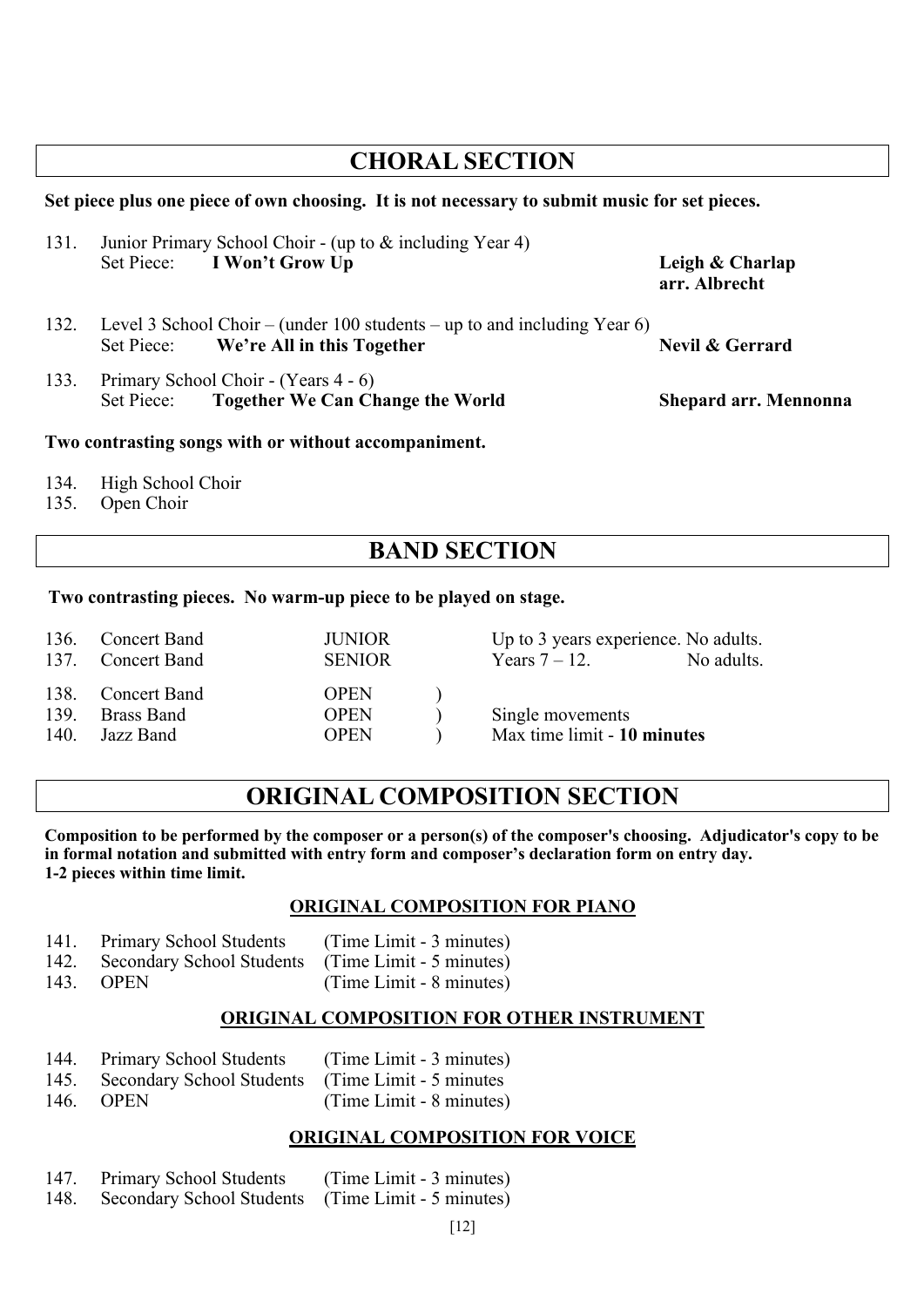# **ESPERANCE MUSIC FESTIVALAWARDS AND PRIZES**

# **ADJUDICATOR' S AWARDS**

**The following 3 awards are sponsored by AMEB:**

| <b>Most Outstanding Item</b>          | \$150.00 |                                           |
|---------------------------------------|----------|-------------------------------------------|
| <b>Most Entertaining Item</b>         |          | \$100.00 plus Nevin Bros Perpetual Trophy |
| <b>Most Promising Competitor U/18</b> |          | \$100.00 plus Warren Trophy               |

### **JOAN SMITH AWARD**

**U/18 Encouragement Award \$50.00**

# **HIGHEST MARK AWARDS**

| <b>ITEM</b>                                                                                      | <b>ITEM NUMBER</b> | <b>AWARD</b>                 |
|--------------------------------------------------------------------------------------------------|--------------------|------------------------------|
| <b>INSTRUMENTAL SOLO - OPEN</b>                                                                  | 12, 22, 34, 43,    |                              |
| (includes piano, strings, guitar, brass, jazz,<br>woodwind, contemporary amplified & percussion) | 52, 61, 77, 82     | <b>SPENCER FAMILY TROPHY</b> |
| <b>VOCAL SOLO - OPEN</b>                                                                         | 108, 116           | <b>PRATT TROPHY</b>          |
| (includes vocal & character solo)                                                                |                    |                              |
| <b>JUNIOR PRIMARY SCHOOL CHOIR</b>                                                               | 131                | <b>EMF TROPHY</b>            |
| <b>LEVEL 3 SCHOOL CHOIR</b>                                                                      | 132                | <b>SHEPHERDSON SHIELD</b>    |
| PRIMARY SCHOOL CHOIR                                                                             | 133                | <b>RASZYK TROPHY</b>         |
| <b>HIGH SCHOOL CHOIR</b>                                                                         | 134                | <b>OVERSBY FAMILY TROPHY</b> |
| <b>CHOIR – OPEN</b>                                                                              | 135                | <b>BARRIE STEARNE SHIELD</b> |
| <b>CONCERT BAND - JUNIOR</b>                                                                     | 136                | <b>EMF TROPHY</b>            |
| <b>CONCERT BAND - SENIOR</b>                                                                     | 137                | <b>EMF TROPHY</b>            |
| <b>BAND - OPEN</b>                                                                               | 138, 139, 140      | <b>EMF TROPHY</b>            |
| (includes jazz, brass & concert bands)                                                           |                    |                              |
| <b>ORIGINAL COMPOSITION - OPEN</b>                                                               | 143, 146, 149      | <b>EMF AWARD \$50.00</b>     |

# **HIGHEST MARKS AWARDED TO STUDENTS U/18 - SPONSORED BY AMEB**

**Excludes OPEN sections in all categories. The recipient must have been awarded a first placing.**

| <b>ITEM</b>                                            | <b>ITEM NUMBER</b>           | <b>AWARD</b> |
|--------------------------------------------------------|------------------------------|--------------|
| Junior Pianoforte Section - Prelim & Grade 1           | 4, 5, 14, 15                 | \$30.00      |
| Intermediate Pianoforte Section - Grades 2 & 3         | 6, 7, 16, 17                 | \$30.00      |
| <b>Senior Pianoforte Section - Grade 4 &amp; above</b> | 8, 9, 10, 11, 18, 19, 20, 21 | \$30.00      |
| <b>Woodwind Section</b>                                | 57, 58, 59, 60               | \$30.00      |
| <b>Brass Section</b>                                   | 48, 49, 50, 51               | \$30.00      |
| <b>Vocal Section</b>                                   | 105, 106, 107, 113, 114, 115 | \$30.00      |
| <b>String Section</b>                                  | 30, 31, 32, 33               | \$30.00      |
| <b>Guitar Section</b>                                  | 39, 40, 41, 42               | \$30.00      |
| <b>Percussion Section</b>                              | 66, 67, 68, 69               | \$30.00      |
| <b>Original Composition</b>                            | 141, 142, 144, 145, 147, 148 | \$30.00      |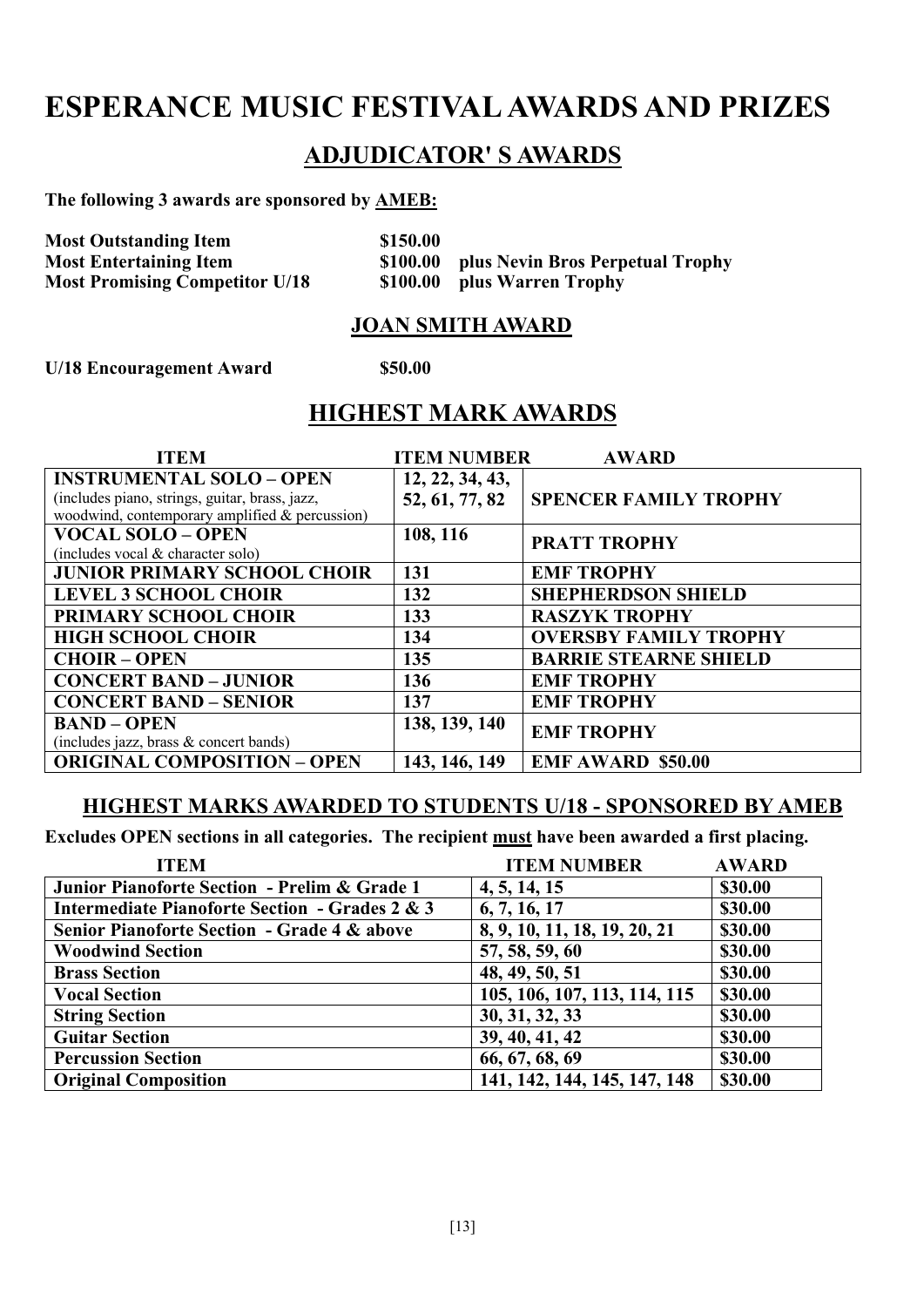# **ESPERANCE MUSIC FESTIVAL VOLUNTEER FORM**

This year the festival will be held on 22, 23, 24 August.

Your assistance is essential to the success of our festival!

No musical knowledge or experience is required.

**Please hand this form in on Entry Day or to a Music Teacher.**

# **HELPER FORM**

|                                                                                                                                                |   |                                   | STUDENT'S MUSIC TEACHER:__________________________                                                                                                                                                                                                                                                          |
|------------------------------------------------------------------------------------------------------------------------------------------------|---|-----------------------------------|-------------------------------------------------------------------------------------------------------------------------------------------------------------------------------------------------------------------------------------------------------------------------------------------------------------|
| Thursday<br>$8:30 - 12:00$ [ ]<br>AM<br>12:45 - 5:00 $\begin{bmatrix} 1 & 1 \\ 1 & 1 \end{bmatrix}$ PM<br><b>PM</b><br>$6.30 - 10.00$<br>Night |   | $\mathbf{I}$ $\mathbf{I}$         | I'm available for $1 \mid 2 \mid 3 + 1$ sessions. (Please tick).<br><b>Saturday</b><br><u>Friday</u><br>8:30 -12:00 [ ]<br>12:45 - 5:00 [ ]<br>AM<br>AM<br>10:00 - 12:30<br>PM 1:00 - 3:00 [ ]<br>PM $3:00 - 5:00$<br>Night $6:30 - 10.00$ $\boxed{)}$<br>Night $6.30 - 10:30$<br>NB: Times are approximate |
| I would like to assist with: (Please indicate)                                                                                                 |   |                                   |                                                                                                                                                                                                                                                                                                             |
| <b>DOOR</b>                                                                                                                                    |   | $\begin{bmatrix} 1 \end{bmatrix}$ | Selling tickets/programs at the door.                                                                                                                                                                                                                                                                       |
| <b>BACKSTAGE</b>                                                                                                                               |   | $\begin{bmatrix} 1 \end{bmatrix}$ | Backstage assistance (lifting/moving).                                                                                                                                                                                                                                                                      |
| <b>PRINTER</b>                                                                                                                                 |   | $\begin{bmatrix} 1 \end{bmatrix}$ | Assist with printing in the foyer.                                                                                                                                                                                                                                                                          |
| <b>LUNCH</b>                                                                                                                                   |   | $\Box$                            | Preparing lunches during the festival in Civic Centre kitchen, All goods supplied.                                                                                                                                                                                                                          |
| <b>BAKING</b>                                                                                                                                  |   | $\begin{bmatrix} 1 \end{bmatrix}$ | Baking - prior to, deliver to Civic Centre on Thurs/Fri: biscuits, slices etc.                                                                                                                                                                                                                              |
| <b>COMPÈRE</b>                                                                                                                                 |   | -1                                | Compèring a session - all information is supplied.                                                                                                                                                                                                                                                          |
| <b>GENERAL HELP</b>                                                                                                                            | L | 1                                 | Runner for certificates, general assistance where needed.                                                                                                                                                                                                                                                   |

**If you have volunteered for any of the above, you will be contacted by a committee member.**

[14] **Thank you so much for your help**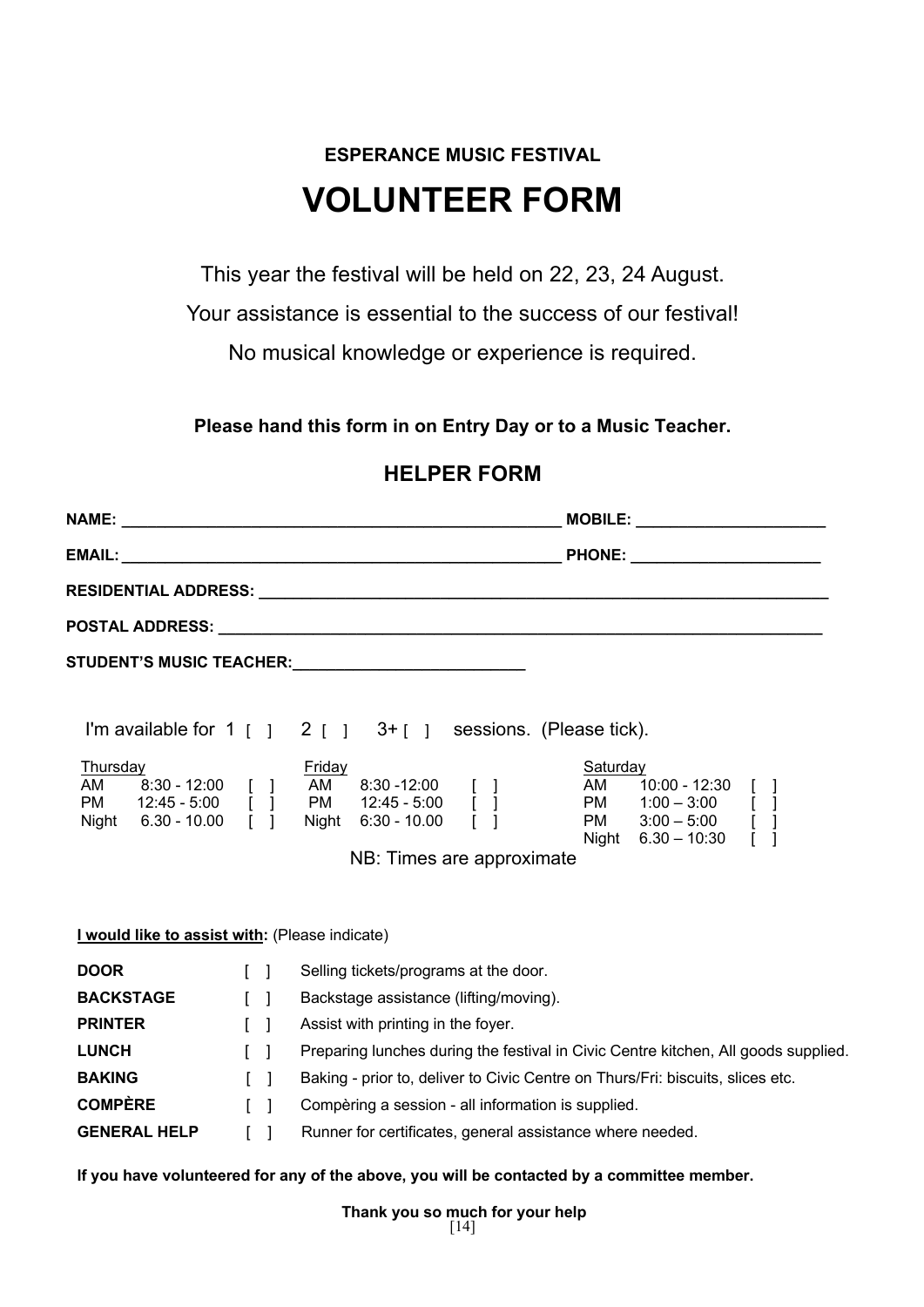# **ESPERANCE MUSIC FESTIVAL**

# **RULES OF ENTRY**

#### PLEASE USE ONLY ONE ENTRY PER FORM. ALL ENTRIES MUST BE ON AN ENTRY FORM. IF MORE FORMS ARE NEEDED, PLEASE PHOTOCOPY.

- Competitors living within 50km radius of Esperance must submit their entries in person or by proxy on **Sunday 9 June 2019 10am – 2pm at the Seventh Day Adventist Church 43 Foy St, Esperance.**
- **Postal entries to be received by Thursday 6 June 2019** to PO Box 2053, Esperance 6450
- **ENTRIES:**
	- o **Must have a completed entry and copyright declaration form for each item**
	- o **Must be accompanied by music on Entry Day** (Photocopied music is acceptable as copies for the adjudicator – these will be destroyed after use)
	- o **Each piece, including the accompaniment, has been timed to the nearest 5 seconds at the anticipated speed**.
- If a prior commitment prevents the entrant from performing at a particular session at the festival, please state in writing on the entry form so that this may be given consideration.
- Ensembles or groups (of up to four participants) must provide full names (not just first names) as well as a group name.

# **ENTRIES TAKEN – SUNDAY 9 JUNE 2019 10am – 2pm Seventh Day Adventist Church, 43 Foy St, Esperance**

# **INCOMPLETE OR LATE ENTRIES WILL NOT BE ACCEPTED**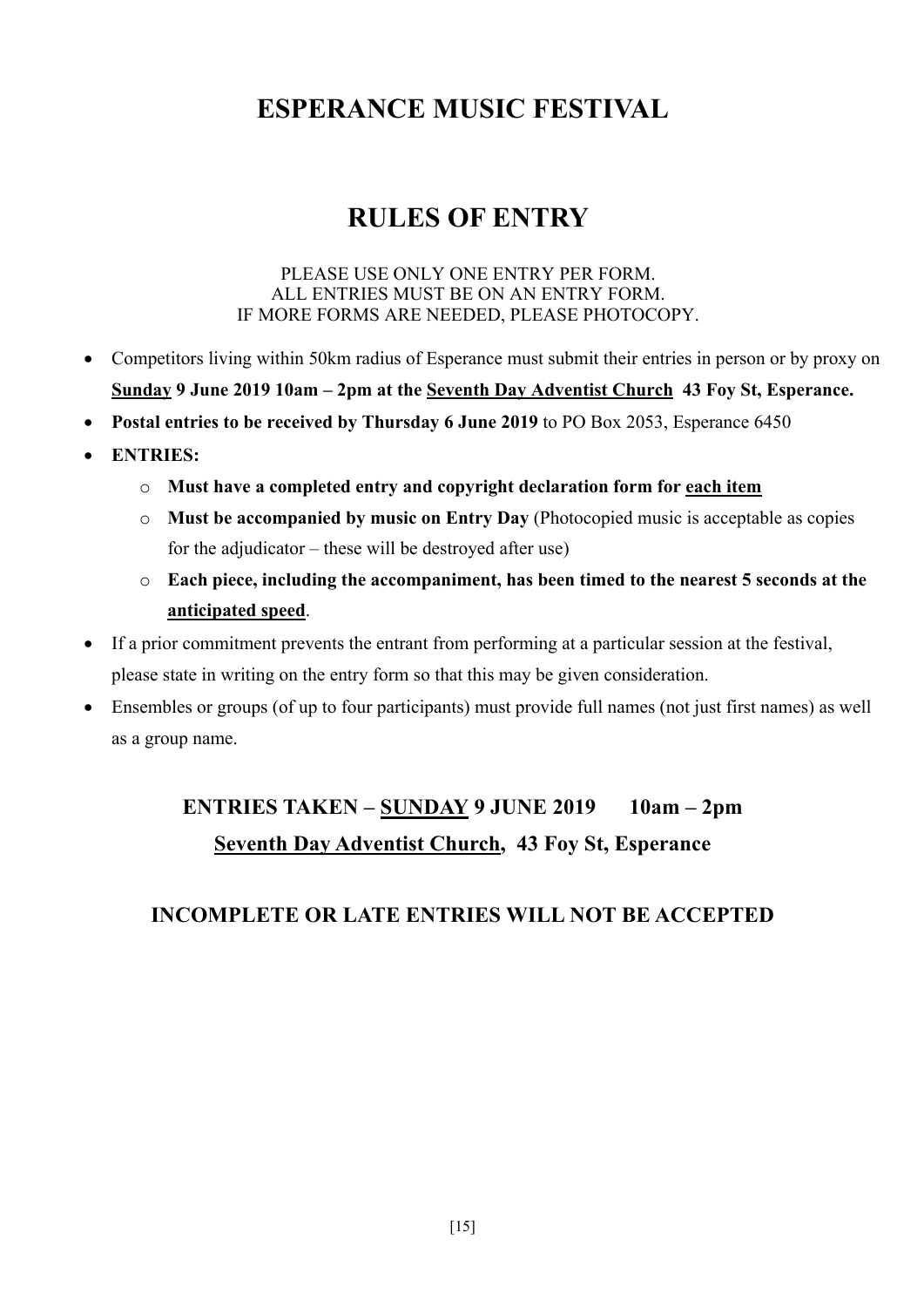#### **COPYRIGHT**

All performers are required to attach a completed **APRA /AMCOS & Performer's Declaration Form** and submit with to each entry form.

#### **Accompanists and Copyright:**

After careful review of the first edition of the "Practical Copyright Guide for the Use of Print Music in Australia", a change of policy has occurred in relation to copies for accompanists. Previously, clause 9.1 of the guide stated that both a soloist and an accompanist have to perform using original published editions of music (i.e. not from a photocopy).

This policy has been reviewed and now rather than requiring a soloist to buy two original pieces of music – one for his or her own use and one for the accompanist – the music publishers listed at the back of the guide have agreed that it would be reasonable in such a situation (where accompaniment is not separately published) for a copy to be made for use by the accompanist but this copy may not be retained indefinitely by the performer.

The following conditions must be met before a photocopy can be made for an accompanist:

- The accompaniment part must be printed on the same page as the solo instrumental or vocal part(s), i.e. inseparable from the solo part.
- A single photocopy of the accompaniment may be made for use in a performance such as in an eisteddfod.
- The single copy must be marked with the words "ACCOMPANIST COPY".
- As per the new No. 5 Declaration, the photocopy is to be handed back to the competitor by the accompanist at the conclusion of the competition and destroyed by them immediately.
- Soloists whose accompanist is using a photocopy must fill out a **No. 5 Declaration Form** on entry day.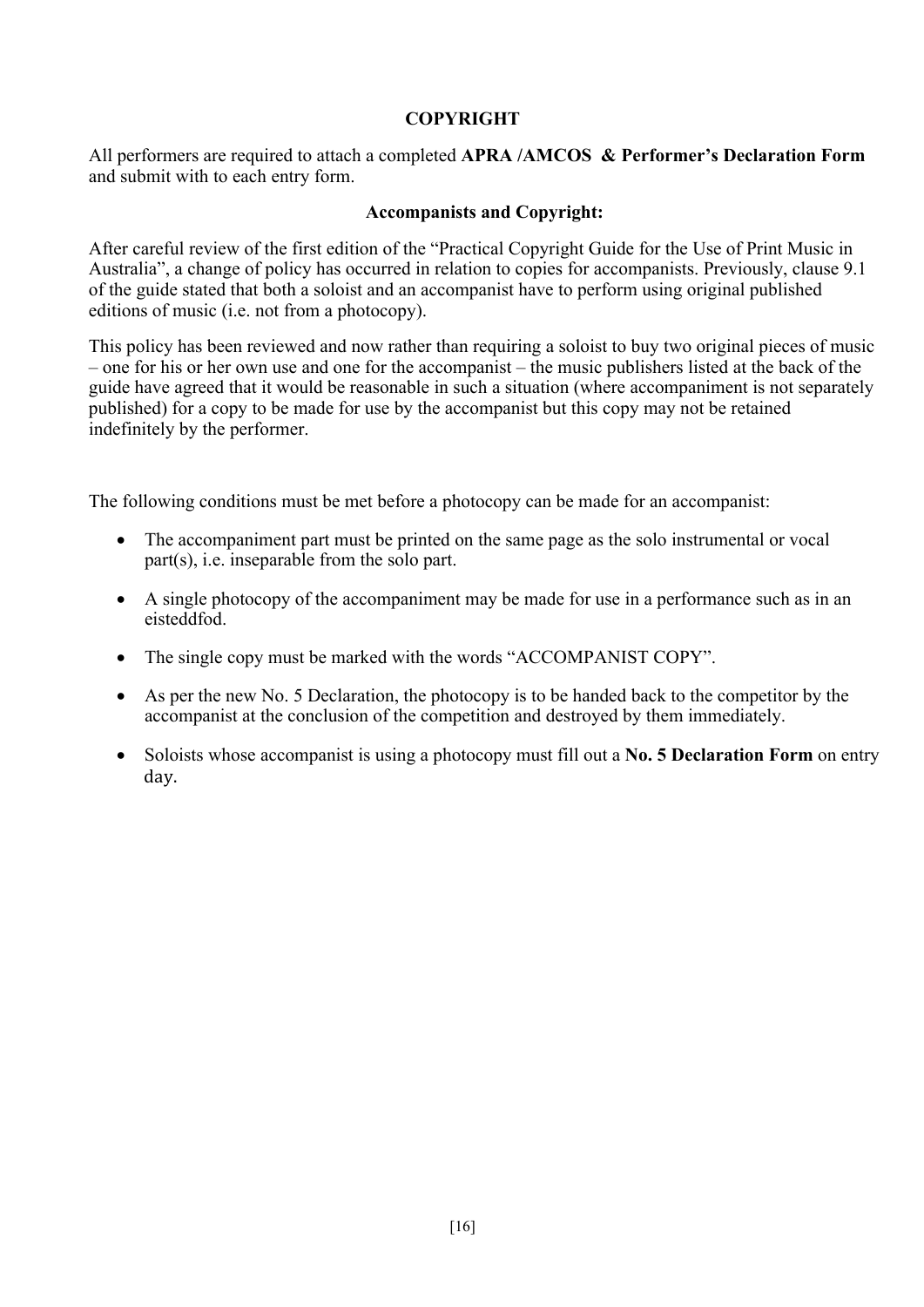| <b>APRA/AMCOS Copyright) Form Number One</b>                                                     |                                                                                                                                 |
|--------------------------------------------------------------------------------------------------|---------------------------------------------------------------------------------------------------------------------------------|
| Performer's Declaration Form for Eisteddfods and Music Competitions                              |                                                                                                                                 |
| This is to certify that I                                                                        | (performer), will be                                                                                                            |
| performing in the <b>Esperance Music Festival 2019</b> the following,                            |                                                                                                                                 |
|                                                                                                  |                                                                                                                                 |
| Name of piece (2) Name of piece (2)                                                              |                                                                                                                                 |
| From: (Please tick one)                                                                          |                                                                                                                                 |
| (a) An original published edition of music;                                                      |                                                                                                                                 |
|                                                                                                  | (b) A photocopy, transcription or arrangement of music accompanied by a letter from the music publisher                         |
| authorising the photocopy, transcription or arrangement; or                                      | (c) An original published edition where both the work and edition are out of copyright (in the public domain).                  |
|                                                                                                  |                                                                                                                                 |
|                                                                                                  |                                                                                                                                 |
| Signature                                                                                        | Date                                                                                                                            |
|                                                                                                  |                                                                                                                                 |
|                                                                                                  |                                                                                                                                 |
| (APRA/AMCOS Copyright) Form Number Two                                                           |                                                                                                                                 |
| Temporary Copy for Use by an Adjudicator in an Eisteddfod/Music Competition                      |                                                                                                                                 |
|                                                                                                  |                                                                                                                                 |
| Guide to Eisteddfods (2012).                                                                     |                                                                                                                                 |
|                                                                                                  |                                                                                                                                 |
|                                                                                                  |                                                                                                                                 |
| Signature                                                                                        | Date                                                                                                                            |
| handed back to the competitor.                                                                   | This photocopy is to be destroyed by the Eisteddfod/Music Competition committee at the conclusion of the section and may not be |
|                                                                                                  |                                                                                                                                 |
|                                                                                                  |                                                                                                                                 |
| (APRA/AMCOS Copyright) Form Number Five                                                          |                                                                                                                                 |
| Temporary Copy for Use by an Accompanist in an Eisteddfod/Music Competition                      |                                                                                                                                 |
|                                                                                                  | (performer) from their                                                                                                          |
|                                                                                                  |                                                                                                                                 |
| Eisteddfods (2012).                                                                              |                                                                                                                                 |
| Signature                                                                                        | Date                                                                                                                            |
| This form is to be attached to the Accompanists music during the competition performance.        |                                                                                                                                 |
| The photocopy is to be handed back to the competitor by the accompanist at the conclusion of the |                                                                                                                                 |
| Competition and destroyed by them immediately.                                                   |                                                                                                                                 |
|                                                                                                  |                                                                                                                                 |
| <b>Composer's Declaration</b>                                                                    |                                                                                                                                 |
|                                                                                                  |                                                                                                                                 |
|                                                                                                  | I declare that the attached musical composition/s has/have been devised by me and is/are a product of                           |
| my own work.                                                                                     |                                                                                                                                 |
|                                                                                                  | Age: ____________                                                                                                               |
|                                                                                                  |                                                                                                                                 |
|                                                                                                  |                                                                                                                                 |
|                                                                                                  | If you have any queries regarding this form please contact Educational Licensing on (02) 9935 7900 or                           |
|                                                                                                  |                                                                                                                                 |
| print@apra.com.au                                                                                |                                                                                                                                 |

[17]